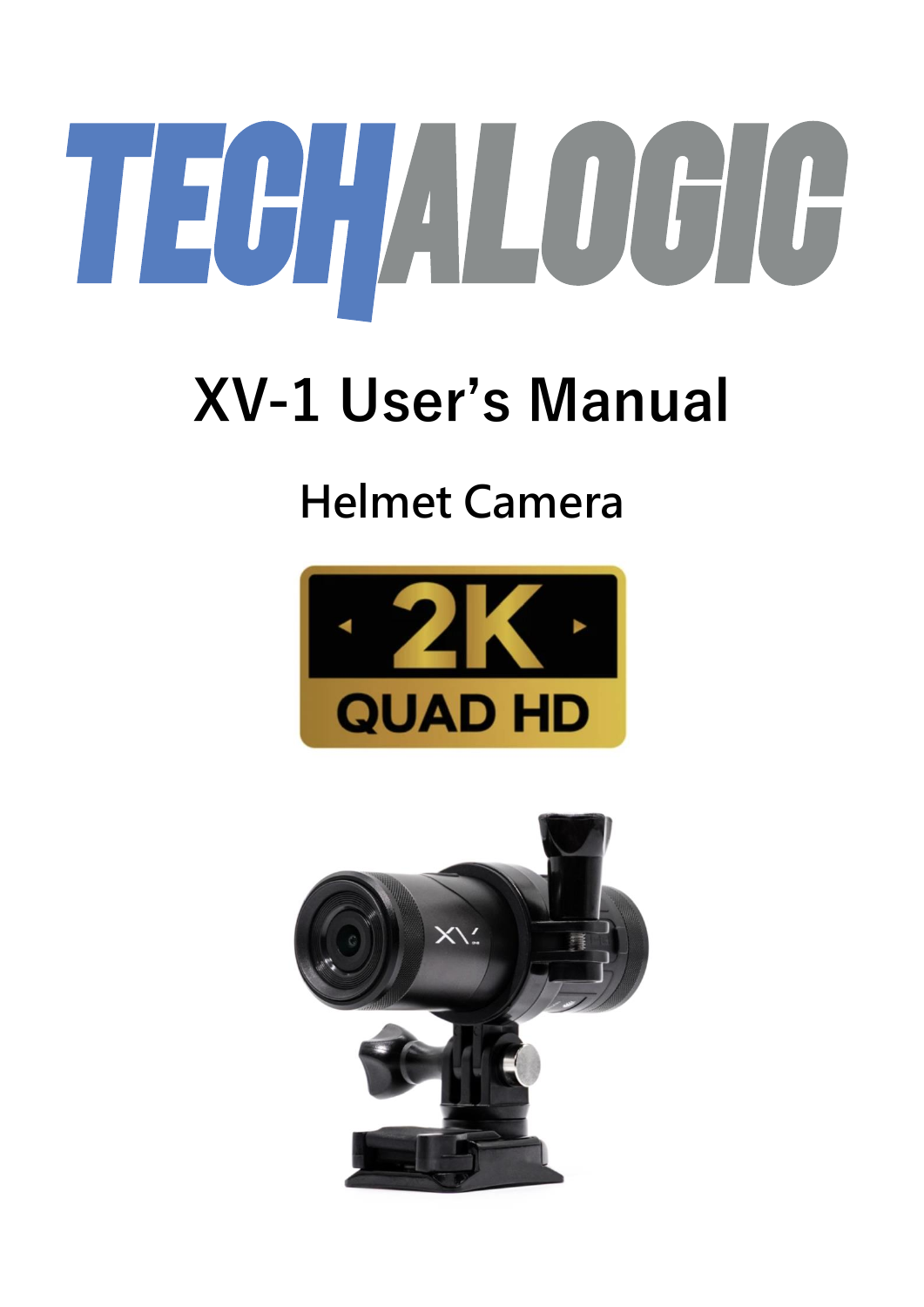## **Product Specification**

| Sensor         | SONY IMX307                                                 |
|----------------|-------------------------------------------------------------|
| Aperture       | F1.8                                                        |
| Lens Angle     | Front: 140°                                                 |
| Photo          | <b>JPEG</b>                                                 |
| Video          | MP4                                                         |
| Resolution     | QHD 2560 X 1440P<br>30fps                                   |
|                | FHD 1920 X 1080P<br>60fps                                   |
| Waterproof     | <b>IP66</b>                                                 |
| <b>Battery</b> | 1500 mAh                                                    |
|                | Note: 3-4 hours working time at full charge.                |
| Size / Weight  | D32.8 x 100mm / 98.5g                                       |
| Memory card    | Micro Sd Card Max. 128G                                     |
| <b>WIFI</b>    | Built-in                                                    |
| <b>MIC</b>     | Built-in                                                    |
| Controller     | Optional wireless controller can take a photo/lock the file |

### **Product Features**

- \* Portable design, easy DIY installation and can be used for various activities.
- \* 1500mAh battery capacity. 3-4 hours recording per full charge
- \* SONY IMX307 Starvis Sensor. Great night vision
- \* IP66 Rating. Weatherproof
- \* Intelligent energy-efficient detection to maximize battery duration
- \* Wifi. Free Mobile App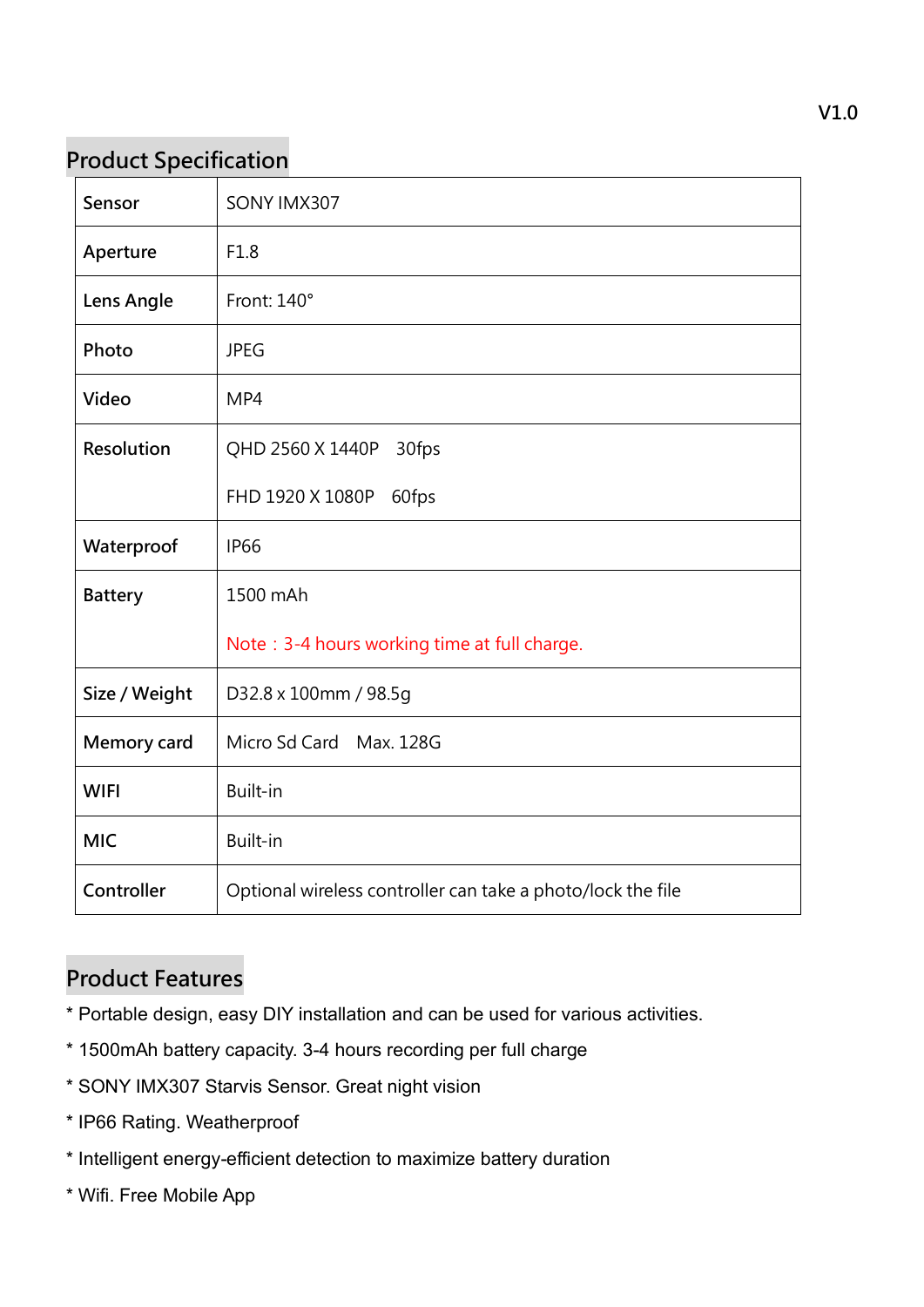\* Optional wireless remote to lock the critical file and take photos

# **Product Overview**



- ❶ Power button
- ❷ WIFI indicator (blue light)
- **<sup>8</sup>** Recording button
- **<sup>4</sup>** WIFI button
- ❺ Reset
- **<sup>6</sup>** TF card slot
- ❼ USB charging port
- ❽ Internal MIC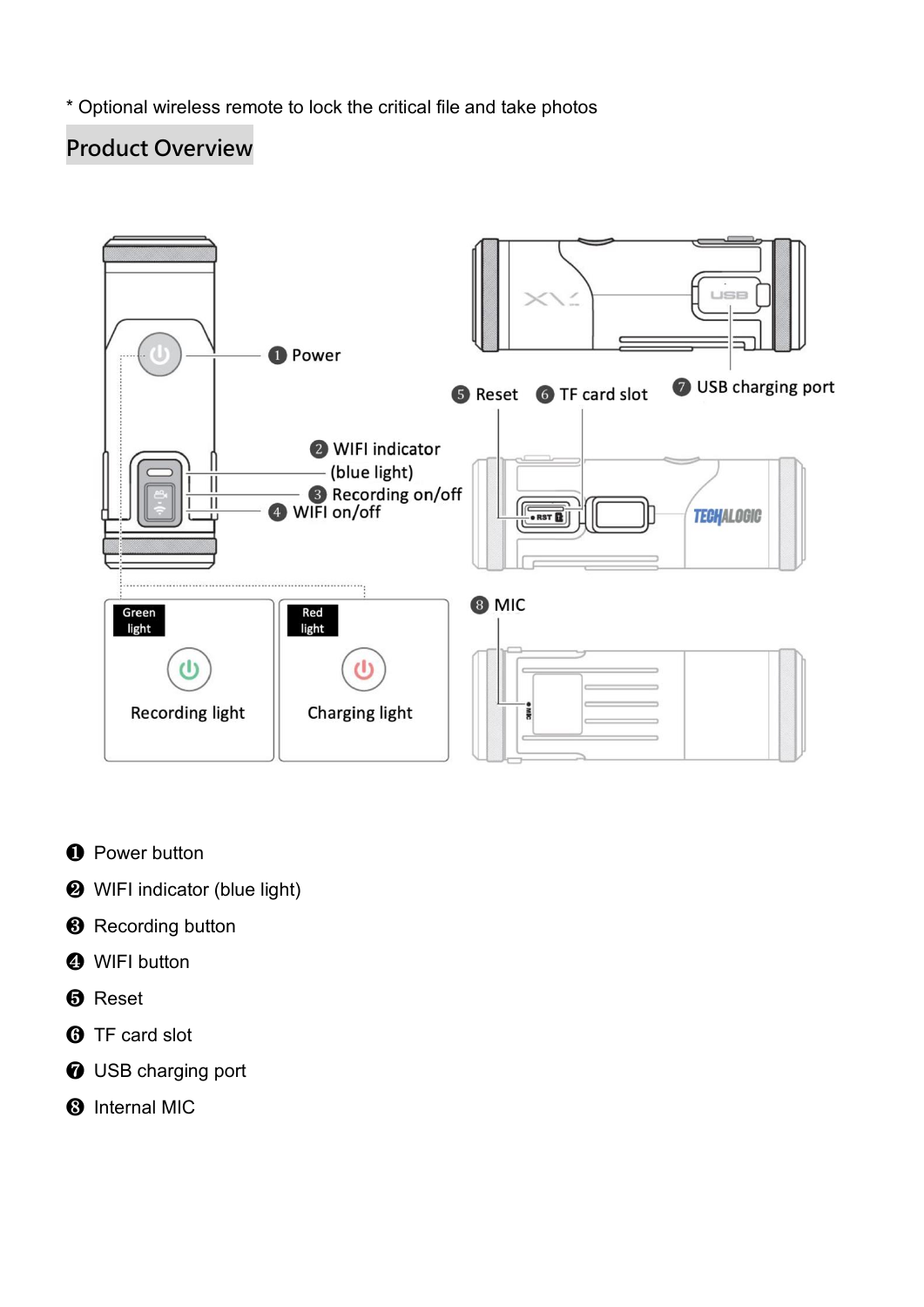#### **Key buttons commands**

- 1. **To power on / off:** Press and hold the ❶power button for 3 seconds, and the camera will vibrate.
- 2. **To start / stop recording:** Short press the ❸recording button ONCE.
- 3. **To turn the WIFI on / off:** (First, stop recording.) Short press the ❹WIFI button TWICE.
- 4. **To format the SD card:** (First, stop recording and turn off the WIFI.) Quick short press the **@**recording button 5 times.

Note: If the camera can't detect or read the SD card, the 2 lights will flash alternately.

IMPORTANT: For 64GB / 128GB SD cards format it by pressing the key button 5 times.

## **Operation**

#### **Charging the Battery**

- 1. Please charge the camera before use.
- 2. Please use the USB cable included to charge the camera.
- 3. While charging, the charging light (red light) will remain on, and it will automatically shut off at full charge. Will not fully charge via any computer or laptop..mains or powerbank supply only
- 4. The camera can be used and will record whilst being charged

Note: Please don't use the USB port of computer to charge the camera.

#### **Check the battery status**

Short press once the **③**recording button to stop recording first, and press twice the **①**power button to check the battery status:

- ⚫ Camera vibrates 3 times: battery power is more than 50%.
- ⚫ Camera vibrates twice: battery power 30%-50%.
- ⚫ Camera vibrates once: battery power is less than 30%.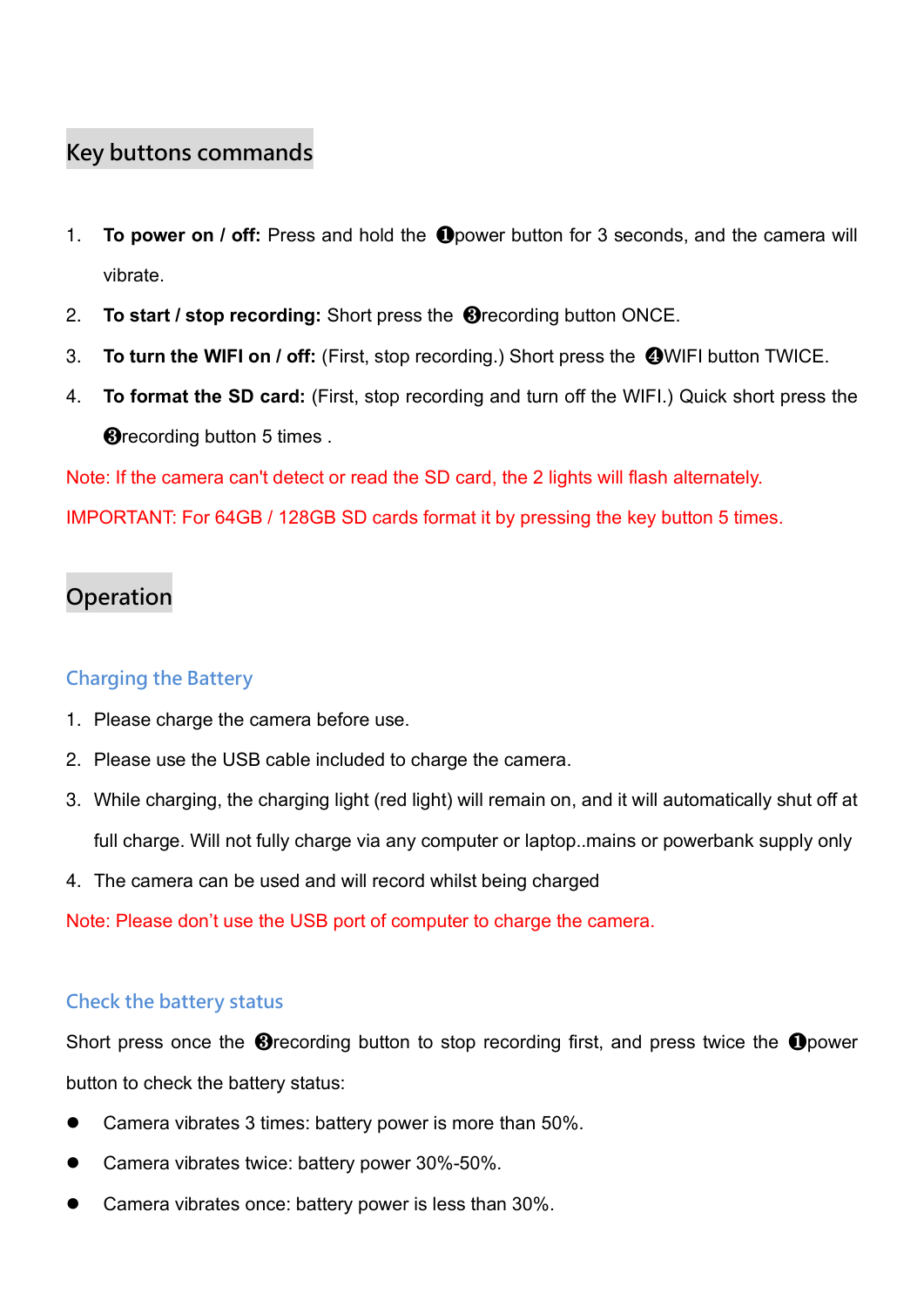#### Note: If the battery reaches 0%, the camera will automatically turn off.

#### **Intelligent Energy-Saving System**

- 1. When the camera does not detect any motion for 3 minutes, it will automatically turn off.
- 2. When an external power supply is connected, the energy-saving system will be disabled.
- 3. This feature can be turned on/off in the APP's setting page.

#### **Insert the Micro SD card**

- 1. Open the cover of the SD card slot.
- 2. Insert a Class 10 or above Micro SD card and the Max. storage is 128G. Please make sure to insert the SD card in the right direction and cover the card slot.
- 3. Don't remove the SD card while the camera is recording.
- 4. Please format the SD card when using it the first time. Format the SD card by quick pressing the camera's ❸recording button 5 times or by using the APP.

Note: When using a new SD card, make sure to format it first or the camera might not be able to detect the card (you will see the 2 lights are flashing alternately).

#### **Format the SD card**

1. **By quick pressing the camera's button:** stop recording first (you'll see the green light remain on, it should not be flashing). Quick press the ❸recording button 5 times and the camera will vibrate 5 times to format the card.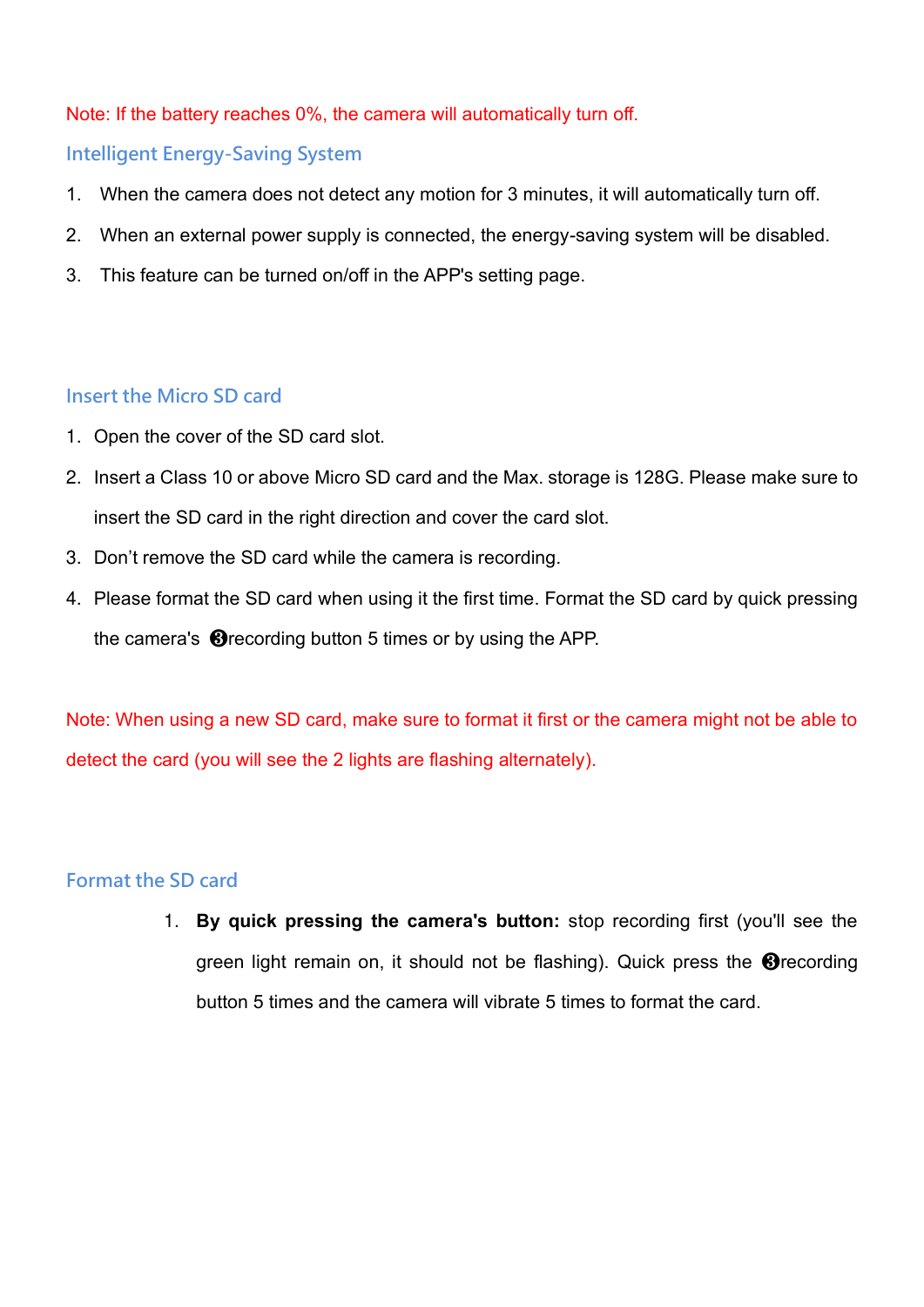#### IMPORTANT: For 64GB / 128GB TF cards only format it by pressing the key button 5 times.

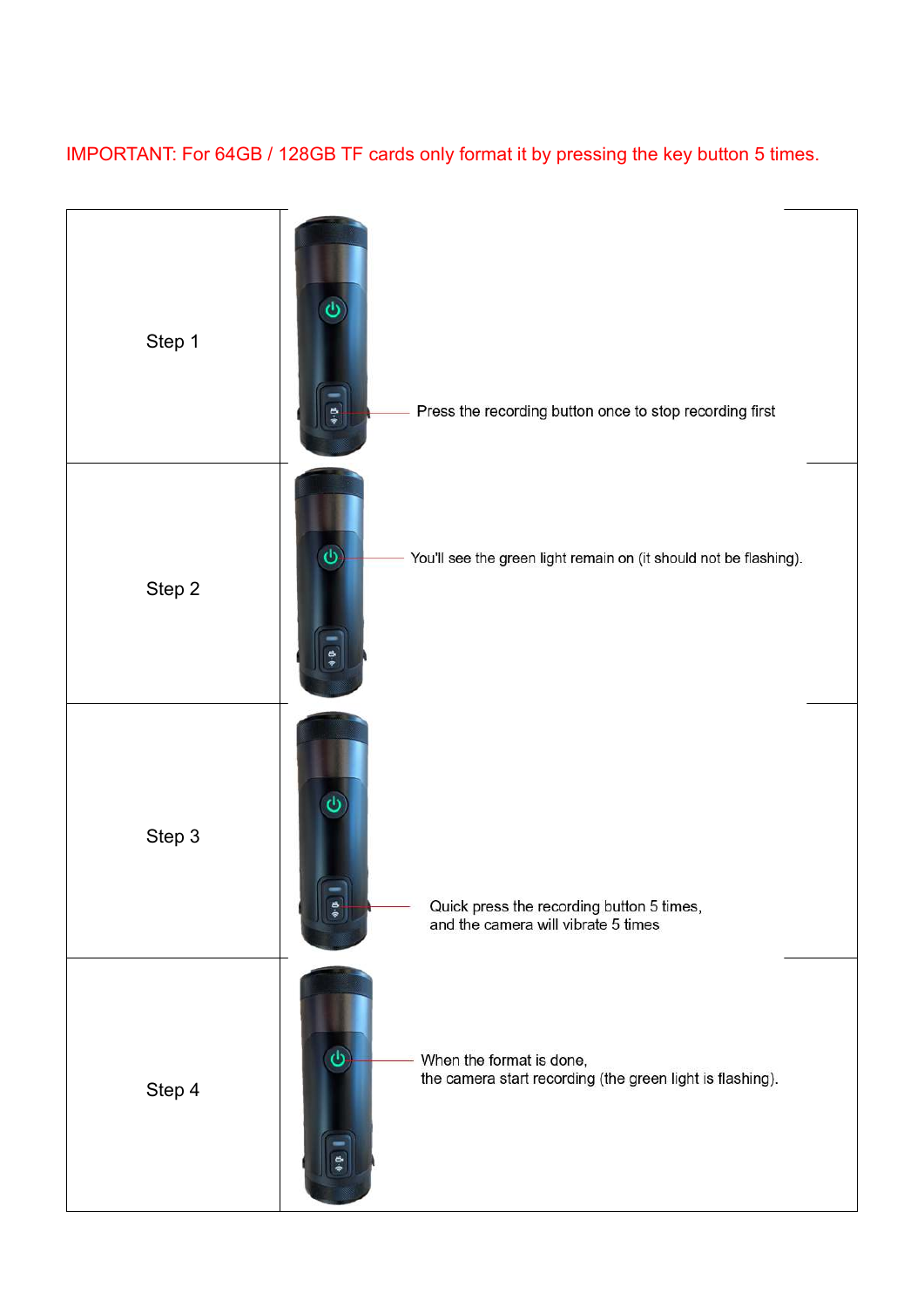2. **Using the APP:** install the 'Viidure' and connect your phone's WIFI to XV-1's WIFI, then go to the APP's setting page and format the SD card.

|        | Ó                                                                                                                          |
|--------|----------------------------------------------------------------------------------------------------------------------------|
|        | 2:427<br>$nII$ 4G $\blacksquare$<br><b>く</b> Settings<br>Wi-Fi                                                             |
| Step 1 | Wi-Fi<br>XV-1_f0c8143cfa73<br>$A \nbrace \Omega$<br>Connect the WIFI                                                       |
|        |                                                                                                                            |
|        | $XV-1_{\overline{\text{Middle}}\text{ID}}$ 64%<br>$\acute{}$<br>LOOKING XV-1 2021 09 24 14<br>$\mathbb Q$<br>$\frac{5}{2}$ |
| Step 2 | Ö۰                                                                                                                         |
|        | $\bar{\bullet}$                                                                                                            |
|        | Download the file here<br>н<br>௵<br>Enter the camera<br>Camera Settings<br>Camera File<br>settings page                    |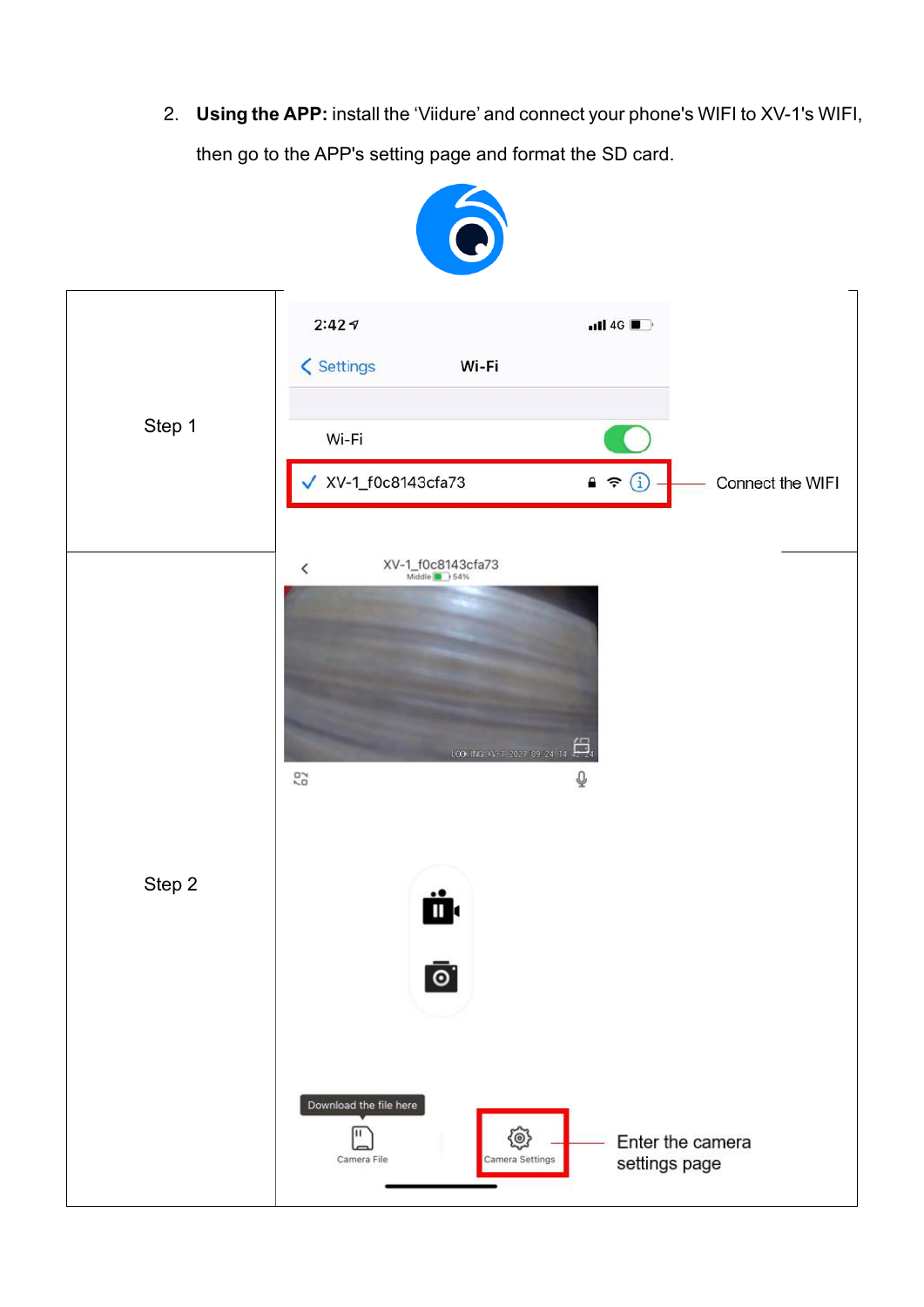|        | $\overline{\phantom{0}}$<br><b>Camera Settings</b>                                                                                                                      |                      |                        |
|--------|-------------------------------------------------------------------------------------------------------------------------------------------------------------------------|----------------------|------------------------|
|        | Image Resolution                                                                                                                                                        | 2MHD >               |                        |
|        | Video Resolution                                                                                                                                                        | FHD P60 >            |                        |
|        | Loop Record Options<br>The duration of each recording, if the storage card $\,$ 3 minutes $\,$ is full, it will automatically be overwritten from the<br>earliest video |                      |                        |
|        | <b>Exposure Compensation</b>                                                                                                                                            | $0.0$ >              |                        |
|        | Video Encoding Type                                                                                                                                                     | H.265                |                        |
|        | Advanced                                                                                                                                                                |                      |                        |
| Step 3 | Mode                                                                                                                                                                    | Motorcycle >         |                        |
|        | Smart Power Saving                                                                                                                                                      |                      |                        |
|        | Universal                                                                                                                                                               |                      |                        |
|        | Wi-Fi Name                                                                                                                                                              | XV-1_f0c8143cfa73 >  |                        |
|        | Wi-Fi Password                                                                                                                                                          |                      |                        |
|        | Firmware Version                                                                                                                                                        | XV-1 V1.06           |                        |
|        | Format SD Card                                                                                                                                                          | Left28.3G/Total -- > | Format the memory card |
|        | Reset                                                                                                                                                                   |                      |                        |
|        |                                                                                                                                                                         |                      |                        |

#### **Using the Camera**

- 1. Before use, make sure that the camera is fully charged, and the SD card is inserted. Note: The SD card must be formatted when using it with the camera for the first time.
- 2. Long press and hold the ❶power button 3 seconds to turn on the camera, and it will vibrate once.
- 3. Once the camera is turned on, the recording light (green light) remains on (meaning, it's not recording), then it will automatically start recording. The green light will flash during recording. **To STOP recording**, press the ❸recording button. The camera will vibrate once, and the green light will remain on (not flashing). **To START recording** again, press the ❸recording button and the camera will vibrate. The green light will start flashing indicating that the camera is recording.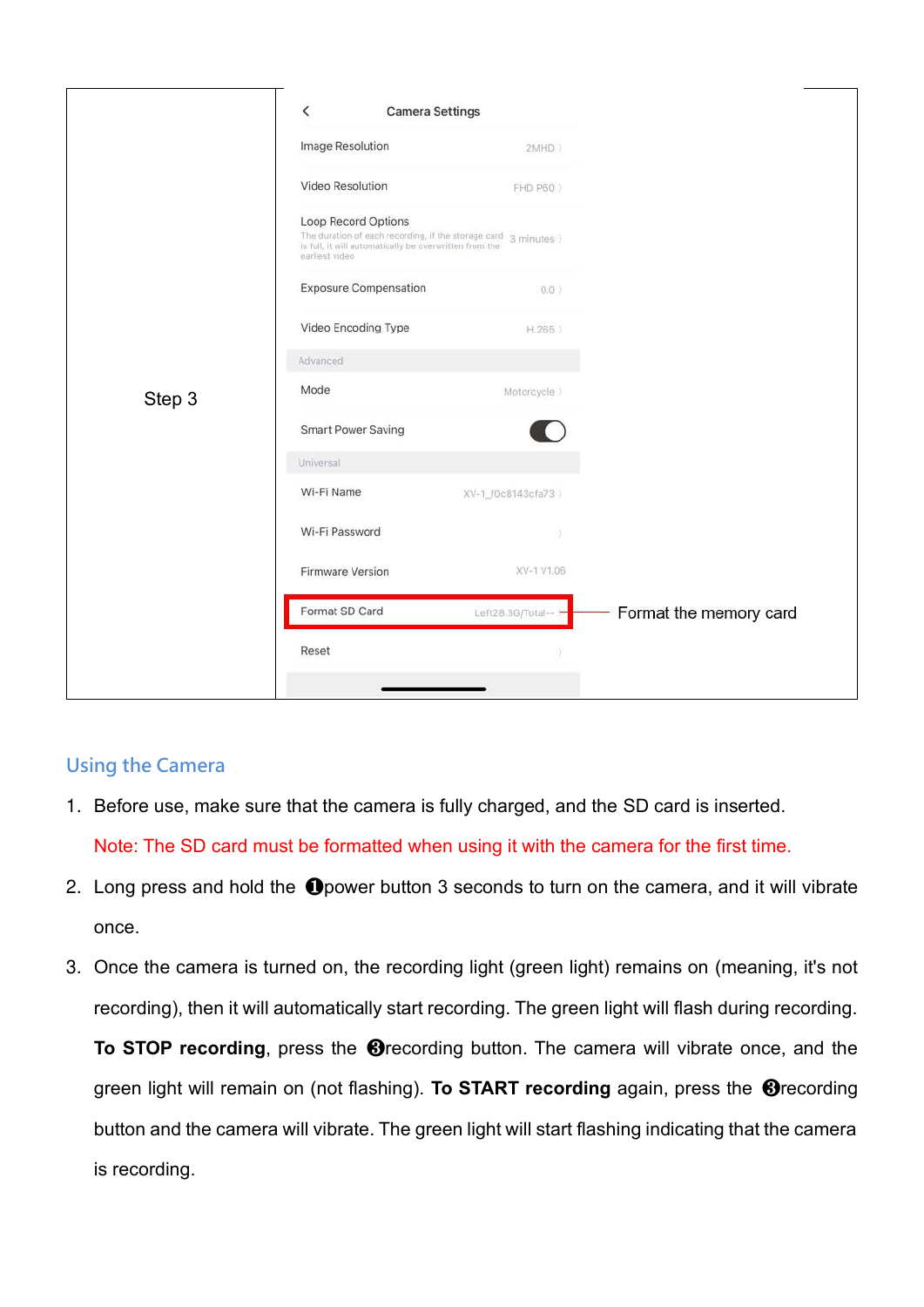4. Turn on the camera's WIFI by pressing the **@WIFI button TWICE.** The blue WIFI light will flash indicating that the camera's WIFI is turned on. If it is not connected to the phone's WIFI within 1 minute, the camera's WIFI will automatically turn off. If the camera is connected to the phone's WIFI, the blue light will remain solid (it will not be flashing).

Note: If you turn off the camera without turning off the camera's WIFI, the next time the camera is turned on, the WIFI will automatically be on.

- 5. Long press the **O**power button 3 seconds to turn off the camera, and it will vibrate twice.
- 6. If the camera can't detect a memory card or if there's an error in reading the card, the camera will vibrate 3 times and 2 lights will flash alternately as a warning.

#### **Using the Remote Control**

- 1. The controller is optional. The wireless design can be flexibly installed and used according to your needs.
- 2. The camera and remote control will be automatically connected within 3 meters.

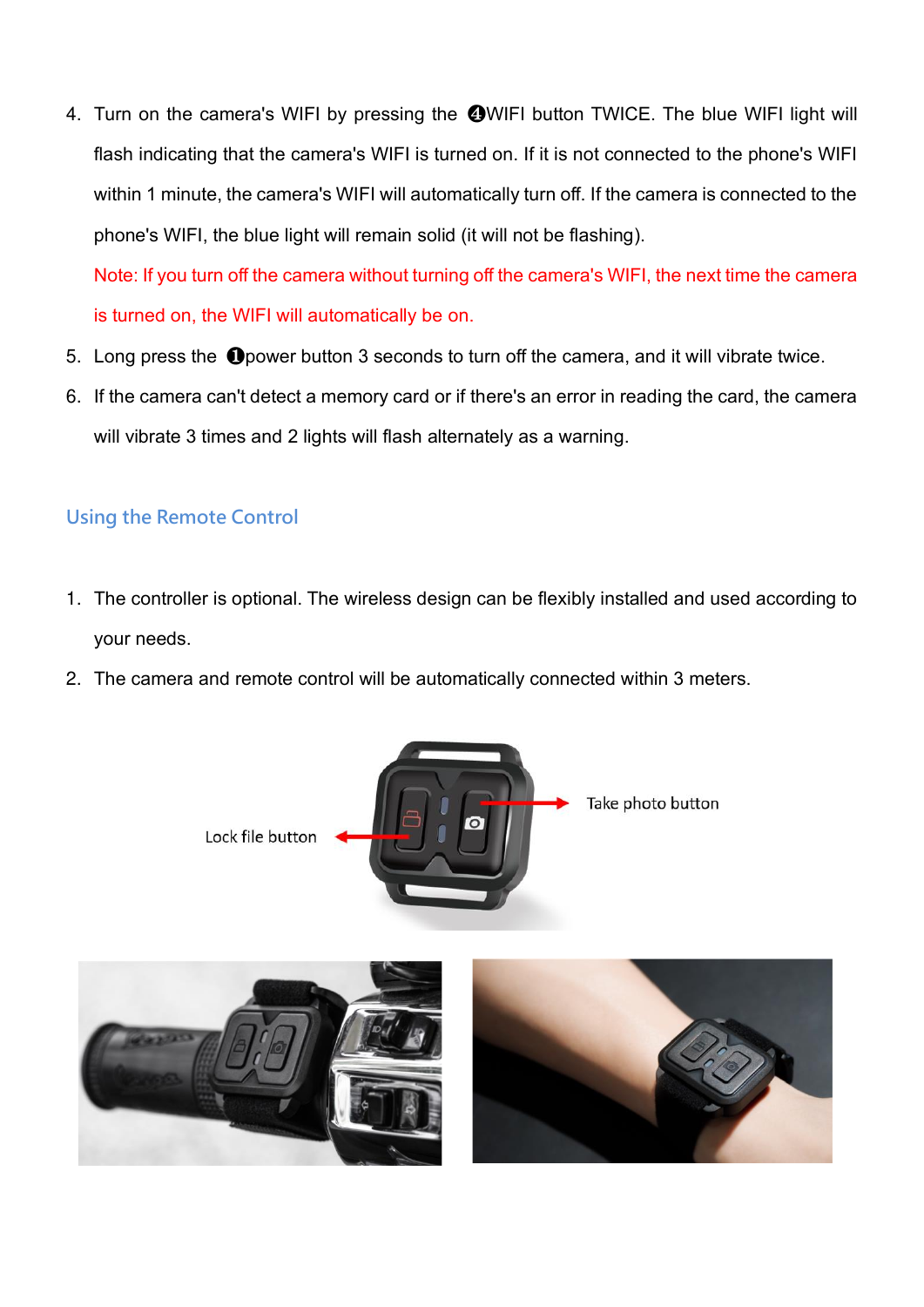#### **Use the APP via WIFI - Viidure**



- 1. Download the 'Viidure' APP.
- 2. After turning on the camera, press the **@WIFI** button TWICE to turn on its WIFI. Once the WIFI is on, the blue WIFI indicator light will flash.

Note: If the camera is not connected to the phone within 1 minute, the camera's WIFI will automatically turn off. If the camera successfully connects to your phone, the camera's blue WIFI indicator light will turn solid (not flashing).

- 3. Go to your phone's setting page  $\mathbb{S}$ , click the camera's WIFI and enter the password to connect to it. The camera's WIFI name is XV-1+SSID NO. and the password is 12345678 Note. Please DON'T change the WIFI name nor the password to avoid connection errors.
- 4. Once the camera's WIFI is connected to your phone's WIFI, open the Viidure APP and follow the on screen instructions to add the camera to the APP.
- 5. If successful, you'll see the camera in the Viidure app. Click ACCESS CAMERA, you can now use the app to control the camera, start / stop recording, take photos, view and download your videos, and more.
- 6. When the camera is connected to the APP (blue light is ON solid), all operation (such as start / stop recording) should be done through the APP because the key button on the camera will be disabled.
- 7. To change the camera's settings, go to the APP then press the Settings icon . Note: The camera will STOP recording when you're in the setting page (the green light is on, but NOT flashing). Remember to go back to the main page, so the camera can continue recording (indicated by the flashing green light).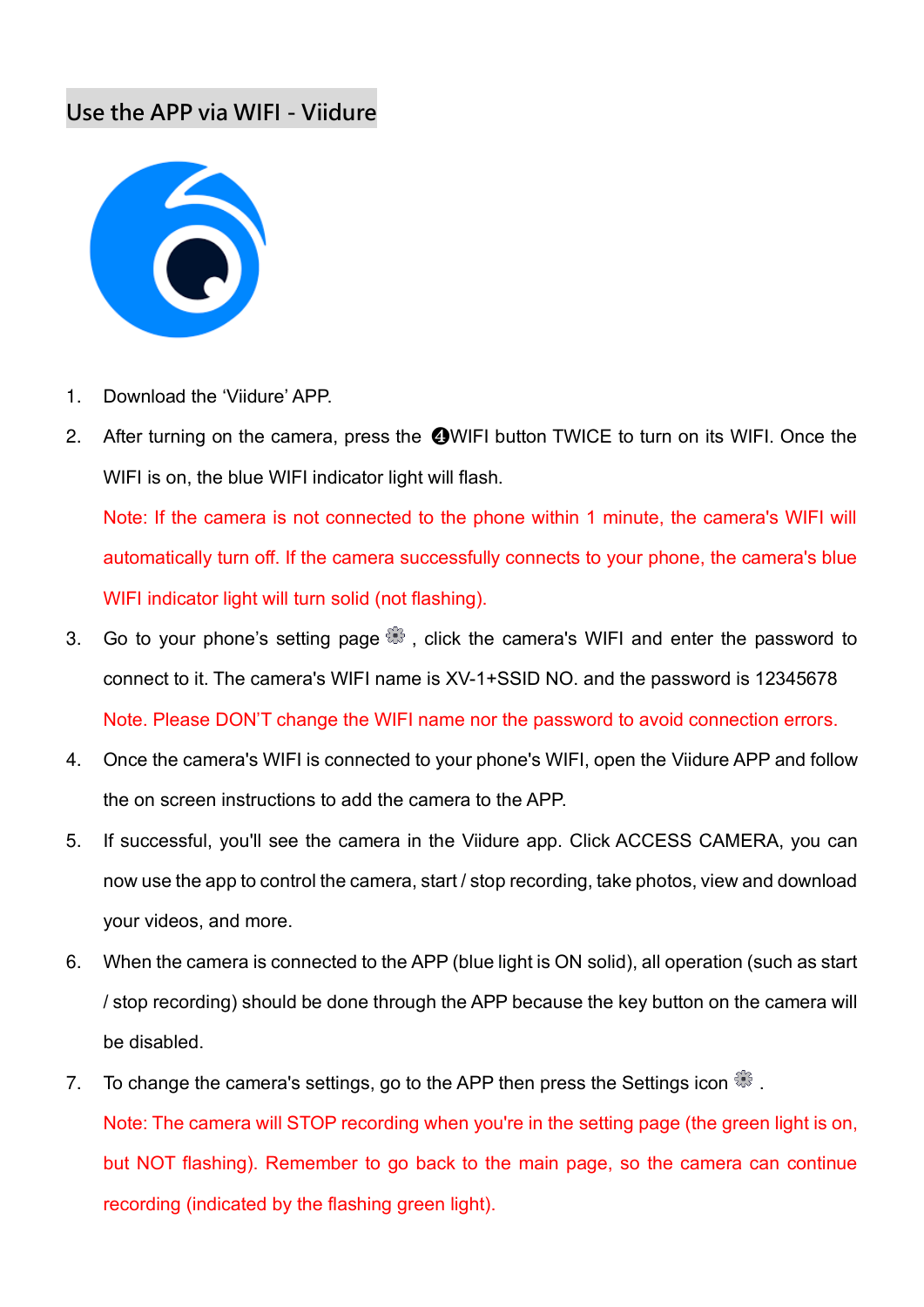# **Extend Your Camera's Battery Life**

The camera has a 3 to 4 hour battery life. This can easily be extended by attaching one of our Techalogic Power Bank(optional extra) via the micro USB lead(provided)..



## **Common Questions**

#### **Q1: I can't use 64G or 128G on my camera.**

A: For 64GB / 128GB SD new cards, you have to format it by pressing the key button 5 times. After the format is done, the camera can read the card and you can use it.

#### **Q2: I can't connect the APP.**

A: (1) Please check if you've turned on your phone and camera's WIFI. Is the camera's blue light flashing? If the blue light doesn't appear, it means that the camera's WIFI is not turned on. Stop recording first, then turn on the WIFI by pressing the ❹WIFI button twice (the blue light will be flashing). Find the camera in your phone's WIFI settings page and connect to the camera. (2) Please check that you're connected to WIFI, and not Bluetooth. (3) Please check the flashing of